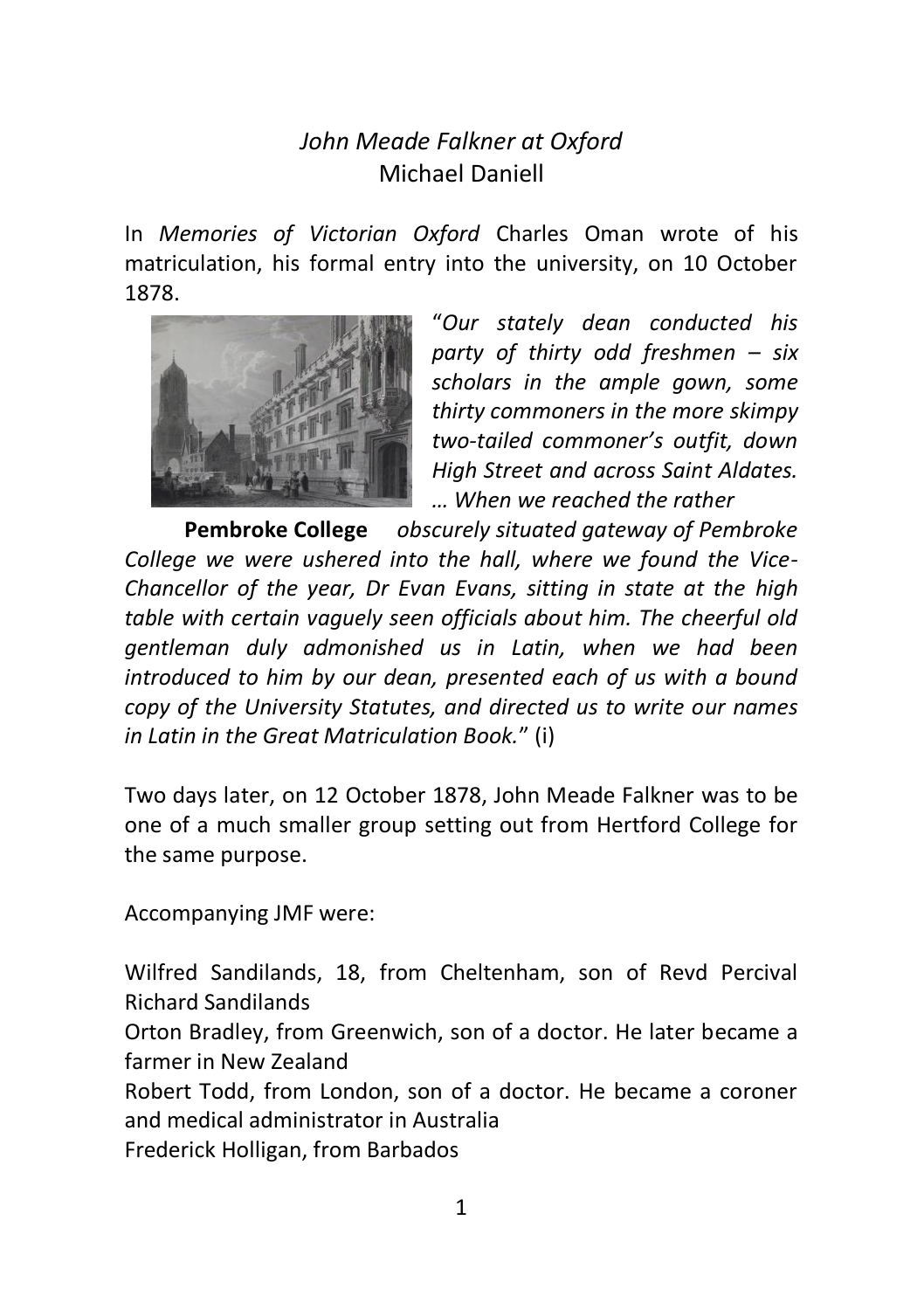John Swinton, from Edinburgh Thomas Crampton, from Brentford, who later became a vicar in Teddington John Mead (sic) Falkner, 20, from Manningford Bruce. (ii)

The Oxford University archives hold a registration slip that would have been completed in preparation for the entry in Latin in the Matriculation Register:

So perhaps JMF intentionally reverted to the spelling "Mead", the form in which his mother's family used to spell their name. On the other hand, the spelling of his birthplace as 'Mallingford' suggests the possibility that clerical errors could be made.

JMF was allocated Room 19 on Staircase 1 at Hertford College. It could well have looked out over New College Lane, and that of course sets one wondering whether it was furnished with the wicker chair of *The Lost Stradivarius*. It was a room JMF had until the end of Michaelmas **Hertford College** 



Term 1880. There were two other residents on the staircase: initially they were Bassett who would become a vicar in Lincolnshire (later succeeded by Lowry who became a vicar in Carlisle and then Birkenhead) and Roberts.

There were other undergraduates that JMF would have known. On the college list my eye was caught by Arthur Treadgold who would go on to write a book about his experiences in the Klondyke! Richard Davenport-Hines has written about Henry Vassall, a contemporary of JMF at Marlborough and an outstanding sportsman playing rugby for England, and also Charles Lynam who went on to found the Dragon School in Oxford (iii).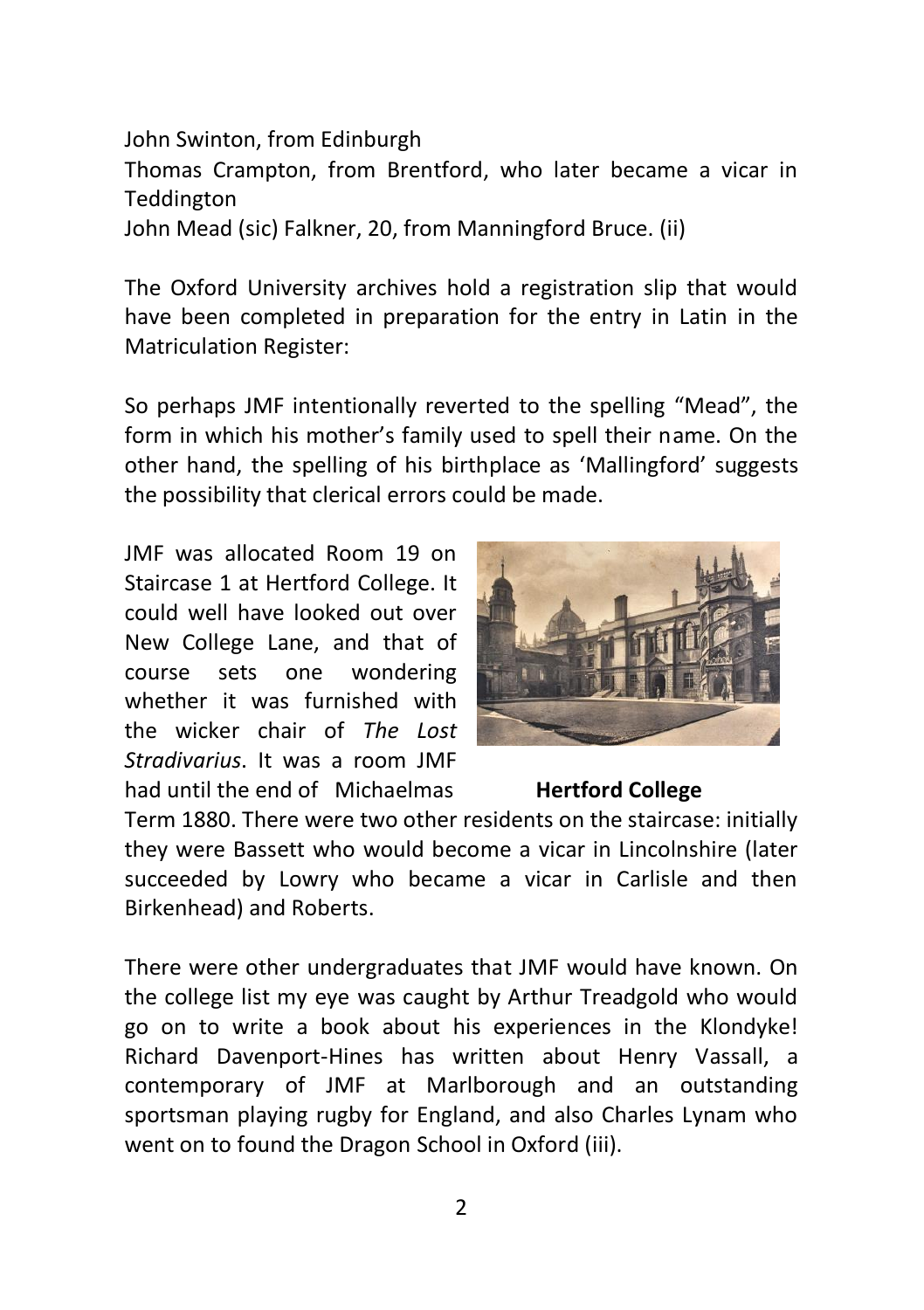

It was probably Lynam who encouraged JMF to join the University Chess Club. Lynam was on the club's committee in 1880 and of the 41 members, six  $$ including JMF – were from Hertford College (iv.) There are records of JMF playing in two matches for the university against Oxford City Chess Clubs. In May 1881 he won against the Revd H.A.

 **Charles Lynam** Pickard (v). In November 1881 the two were matched again, this time JMF being less successful. Pickard, then aged 49, was a tutor at Christ Church College and also an HMI.

CHESS.—A match between the University and City Chess<br>Clubs was played on Friday the 4th inst., play commencing<br>at 7 p.m. and ending at 10.30 p.m., the result being a<br>victory for the City by one game. Score:—

| CITY.                                                               | Games won.  |                 |    | UNITERSITY. |                               |  | Games won. |    |                 |
|---------------------------------------------------------------------|-------------|-----------------|----|-------------|-------------------------------|--|------------|----|-----------------|
| W. A. Jacks                                                         | $\cdots$    | $\theta$        |    |             | v. G. E. W. Wainwright, Univ. |  |            |    |                 |
| H. Ward                                                             | i i i       |                 | 공* |             | v. B. R. V. Mills, Ch. Ch.    |  |            | υ  | $\frac{1}{3}$ * |
| H. S. Underhill                                                     |             | 0               |    |             | v. C. C. Lynam, Hertford      |  | 581        |    |                 |
| W. H. Ward                                                          | $1 + 4$     | 0               | 0  |             | v, W. P. Emerton, Ch. Ch.     |  |            |    | ı               |
| G. W. Andrews                                                       | $8.8 - 8.$  | Å₹              |    |             | $v$ , E. J. Crosse, Excter    |  |            | 늅* |                 |
| II. Robinson                                                        |             | 1               |    |             | v. T. A. Wise, Lincoln        |  | .          | 0  | $\theta$        |
| F. Wolff<br>$\cdots$                                                | <b>SALE</b> | ı               | 1  |             | v. T. M. Walker, Wadham       |  | 111        | 0  | 0               |
| W. A. Thompson                                                      |             | ł)              | o  |             | v. W. N. P. Becbe, Trinity    |  | 111        | ı  | 1               |
| G. W. Webb                                                          | 1.11        | 1               | 1  |             | v. A. B. Wilson, Balliol      |  | $\cdots$   | 0  | 0               |
| Rev. H. A. Pickard                                                  |             | 룸               | ı  |             | v. J. M. Falkner, Hertford    |  | 2.1        | 튱  | 0               |
| C. M. Underhill                                                     | $1 + 1$     | ı               | ı  |             | $v$ . R. D. Ackerley, C.C.C.  |  | $1 + 1$    | 0  | 0               |
| J. Stilliard                                                        | $\cdots$    | ı               | 0  |             | $v$ , G. H. Hodge, Koblo      |  | $\cdots$   | 0  |                 |
| J. Gilbert                                                          | 101         | O               | 0  |             | v. W. H. Heaton, B.N.C.       |  | 184        | ı  |                 |
| W. Forshew                                                          | 111         | 0               | Ü  |             | v. C. D. Locock, University   |  | 0.06       |    | 1               |
| Total                                                               | 111         | $13\frac{1}{3}$ |    |             | Total                         |  | 844        |    | 12)             |
| The games marked thus * were adjudicated upon by Mr.<br>W. Parratt. |             |                 |    |             |                               |  |            |    |                 |

The entry in Jackson's *Oxford Journal* 12 November 1881

By this time JMF, though still a member of Hertford, was no longer recorded as living in college. His mind must have been turning towards his final exams in history. The Oxford exam system divided candidates into "passmen" and "classmen", i.e. those trying for an honours degree. For his first two years JMF would have studied classics and he would only have been able to study Modern History